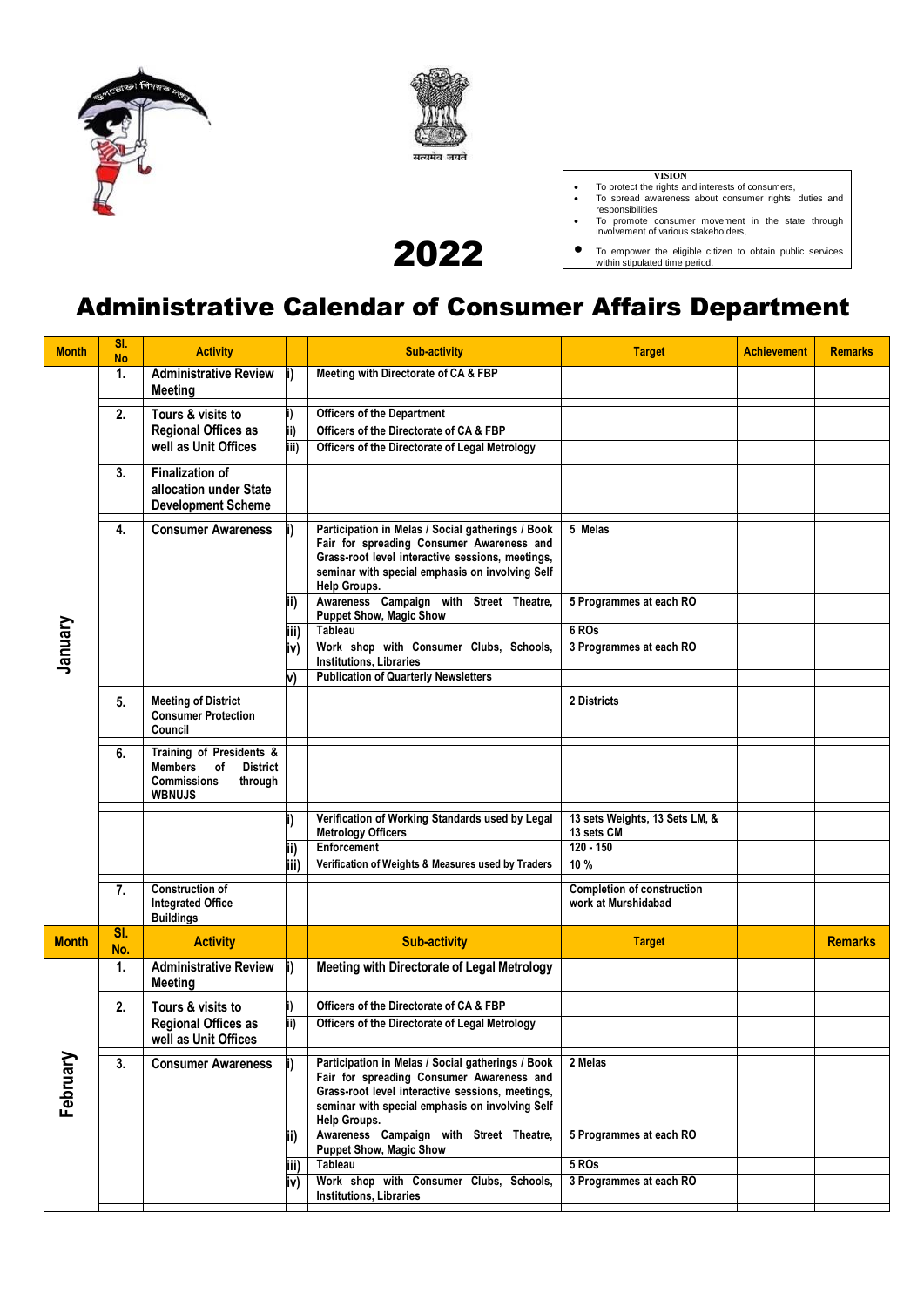|              | 4.         | <b>Training for</b><br><b>Departmental Officers</b><br>related to Consumer<br>Affairs / LM / WBRTPS                   |              |                                                                                                                                                                                                                       |                                                             |                |
|--------------|------------|-----------------------------------------------------------------------------------------------------------------------|--------------|-----------------------------------------------------------------------------------------------------------------------------------------------------------------------------------------------------------------------|-------------------------------------------------------------|----------------|
|              | 5.         | <b>Meeting of District</b><br><b>Consumer Protection</b><br>Council                                                   |              |                                                                                                                                                                                                                       | <b>4 Districts</b>                                          |                |
|              |            |                                                                                                                       |              | Verification of Working Standards used by<br><b>Legal Metrology Officers</b>                                                                                                                                          | 16 sets Weights, 16 Sets LM, &<br>16 sets CM                |                |
|              |            |                                                                                                                       | lii)         | Enforcement                                                                                                                                                                                                           | $120 - 150$                                                 |                |
|              |            |                                                                                                                       | iii)         | Verification of Weights & Measures used by<br><b>Traders</b>                                                                                                                                                          | 20 %                                                        |                |
|              | 6.         | <b>Construction of</b><br><b>Integrated Buildings</b>                                                                 |              |                                                                                                                                                                                                                       | <b>Completion of construction</b><br>work at Bankura        |                |
| <b>Month</b> | SI.<br>No. | <b>Activity</b>                                                                                                       |              | <b>Sub-activity</b>                                                                                                                                                                                                   | <b>Target</b>                                               | <b>Remarks</b> |
|              | 1.         | <b>Administrative Review</b><br><b>Meeting</b>                                                                        |              | Meeting with the Registrars, SCDRC & DCDRC                                                                                                                                                                            |                                                             |                |
|              | 2.         | <b>Preparation of Budget</b>                                                                                          |              |                                                                                                                                                                                                                       |                                                             |                |
|              | 3.         | Tours & visits to                                                                                                     |              | Officers of the Directorate of CA & FBP                                                                                                                                                                               |                                                             |                |
|              |            | <b>Regional Offices as</b><br>well as Unit Offices                                                                    | lii)         | Officers of the Directorate of Legal Metrology                                                                                                                                                                        |                                                             |                |
|              | 4.         | <b>Consumer Awareness</b>                                                                                             | li)          | Participation in Melas / Social gatherings / Book<br>Fair for spreading Consumer Awareness and<br>Grass-root level interactive sessions, meetings,<br>seminar with special emphasis on involving Self<br>Help Groups. | 2 Melas                                                     |                |
| March        |            |                                                                                                                       | ii)<br>liii) | Awareness Campaign with Street Theatre,<br><b>Puppet Show, Magic Show</b><br>Work shop with Consumer Clubs, Schools,                                                                                                  | 3 Programmes at each RO<br>3 Programmes at each RO          |                |
|              |            |                                                                                                                       |              | Institutions, Libraries                                                                                                                                                                                               |                                                             |                |
|              |            |                                                                                                                       | iv)          | <b>Special Awareness Programme</b>                                                                                                                                                                                    | Observance of WCR Day by RO                                 |                |
|              | 5.         | <b>Meeting of District</b><br><b>Consumer Protection</b><br>Council                                                   |              |                                                                                                                                                                                                                       | 2 Districts                                                 |                |
|              | 6.         | Standardization of<br><b>Weights &amp; Measures</b>                                                                   | i)<br>ii)    | Verification of Working Standards used by Legal<br><b>Metrology Officers</b><br>Enforcement                                                                                                                           | 15 sets Weights, 15 Sets LM, &<br>15 sets CM<br>$120 - 150$ |                |
|              |            |                                                                                                                       | iii)         | Verification of Weights & Measures used by Traders                                                                                                                                                                    | 30 %                                                        |                |
|              |            |                                                                                                                       |              |                                                                                                                                                                                                                       |                                                             |                |
| <b>Month</b> | SI.<br>No. | <b>Activity</b>                                                                                                       |              | <b>Sub-activity</b>                                                                                                                                                                                                   | <b>Target</b>                                               | <b>Remarks</b> |
|              | 1.         | <b>Administrative Review</b><br>Meeting                                                                               |              | Meeting with Directorate of CA & FBP                                                                                                                                                                                  |                                                             |                |
|              | 2.         | Tours & visits to                                                                                                     |              | <b>Officers of the Department</b><br>Officers of the Directorate of CA & FBP                                                                                                                                          |                                                             |                |
|              |            | <b>Regional Offices as</b><br>well as Unit Offices                                                                    | ii)<br>ii)   | Officers of the Directorate of Legal Metrology                                                                                                                                                                        |                                                             |                |
|              | 3.         | <b>Consumer Awareness</b>                                                                                             |              | Participation in Melas / Social gatherings / Book<br>Fair for spreading Consumer Awareness and<br>Grass-root level interactive sessions, meetings,<br>seminar with special emphasis on involving Self<br>Help Groups. | 2 Programmes at each RO with<br><b>SHGs</b>                 |                |
|              |            |                                                                                                                       |              | Awareness Campaign with Street Theatre,<br><b>Puppet Show, Magic Show</b>                                                                                                                                             | 2 Programmes at each RO                                     |                |
| April        |            |                                                                                                                       | iv)<br>vii)  | Work shop with Consumer Clubs, Schools,<br>Institutions, Libraries<br><b>Publication of Quarterly Newsletters</b>                                                                                                     | 3 Programmes at each RO                                     |                |
|              | 4.         | <b>Training for Departmental</b><br>Officers related to<br><b>Consumer Affairs / LM /</b><br><b>WBRTPS</b>            |              |                                                                                                                                                                                                                       |                                                             |                |
|              | 5.         | <b>Meeting of District</b><br><b>Consumer Protection</b><br>Council                                                   |              |                                                                                                                                                                                                                       | 3 Districts                                                 |                |
|              | 6.         | Training of Presidents &<br><b>Members</b><br>of<br><b>District</b><br><b>Commissions</b><br>through<br><b>WBNUJS</b> |              |                                                                                                                                                                                                                       |                                                             |                |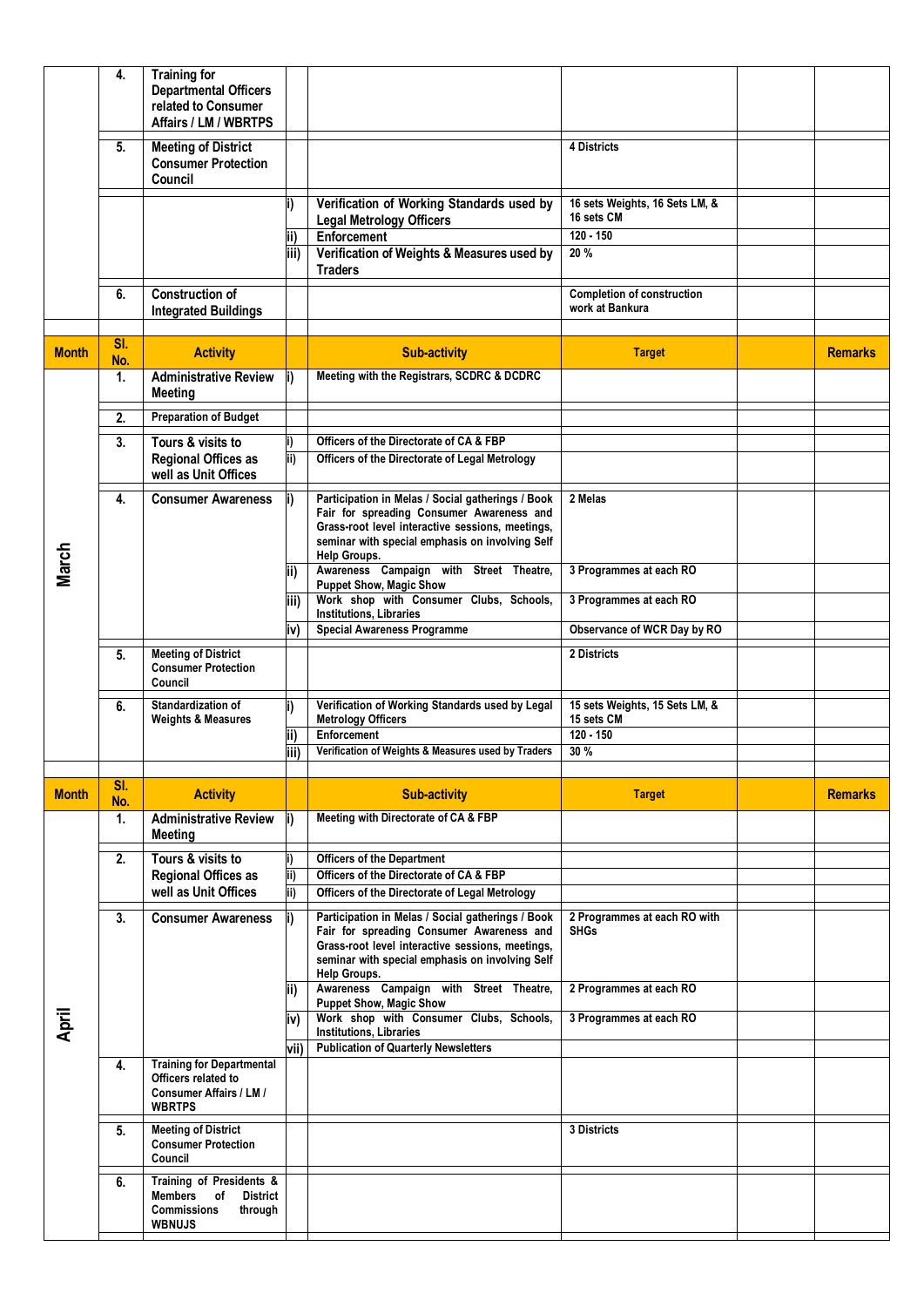|              | 7.         | <b>Standardization of</b>                                                                                  |             | Verification of Working Standards used by Legal                                                                                                                                                                       | 8 sets Weights, 8 Sets LM, & 8              |                |
|--------------|------------|------------------------------------------------------------------------------------------------------------|-------------|-----------------------------------------------------------------------------------------------------------------------------------------------------------------------------------------------------------------------|---------------------------------------------|----------------|
|              |            | <b>Weights &amp; Measures</b>                                                                              | ii)         | <b>Metrology Officers</b><br><b>Enforcement</b>                                                                                                                                                                       | sets CM<br>$80 - 100$                       |                |
|              |            |                                                                                                            | iii)        | Verification of Weights & Measures used by Traders                                                                                                                                                                    | 40 %                                        |                |
|              |            |                                                                                                            |             |                                                                                                                                                                                                                       |                                             |                |
| <b>Month</b> | SI.<br>No. | <b>Activity</b>                                                                                            |             | <b>Sub-activity</b>                                                                                                                                                                                                   | <b>Target</b>                               | <b>Remarks</b> |
|              | 1.         | <b>Administrative Review</b>                                                                               |             | Meeting with Directorate of Legal Metrology                                                                                                                                                                           |                                             |                |
|              | 2.         | <b>Meeting</b><br>Tours & visits to                                                                        |             | Officers of the Directorate of CA & FBP                                                                                                                                                                               |                                             |                |
|              |            | <b>Regional Offices as</b>                                                                                 | ii)         | Officers of the Directorate of Legal Metrology                                                                                                                                                                        |                                             |                |
|              |            | well as Unit Offices                                                                                       |             |                                                                                                                                                                                                                       |                                             |                |
|              | 3.         | <b>Consumer Awareness</b>                                                                                  |             | Participation in Melas / Social gatherings / Book<br>Fair for spreading Consumer Awareness and                                                                                                                        | 4 Programmes at each RO with<br><b>SHGs</b> |                |
|              |            |                                                                                                            |             | Grass-root level interactive sessions, meetings,<br>seminar with special emphasis on involving Self                                                                                                                   |                                             |                |
|              |            |                                                                                                            |             | Help Groups.                                                                                                                                                                                                          |                                             |                |
| Μaγ          |            |                                                                                                            | ii)         | Awareness Campaign with Street Theatre,<br><b>Puppet Show, Magic Show</b>                                                                                                                                             | 2 Programmes at each RO                     |                |
|              |            |                                                                                                            | iii)        | Tableau                                                                                                                                                                                                               | $2$ ROs                                     |                |
|              |            |                                                                                                            | iv)         | Work shop with Consumer Clubs, Schools,<br>Institutions, Libraries                                                                                                                                                    | 3 Programmes at each RO                     |                |
|              | 4.         | <b>Meeting of District</b>                                                                                 |             |                                                                                                                                                                                                                       | <b>4 Districts</b>                          |                |
|              |            | <b>Consumer Protection</b><br>Council                                                                      |             |                                                                                                                                                                                                                       |                                             |                |
|              | 5.         | Standardization of                                                                                         |             | Verification of Working Standards used by Legal                                                                                                                                                                       | 7 sets Weights, 7 Sets LM, & 7              |                |
|              |            | <b>Weights &amp; Measures</b>                                                                              | ii)         | <b>Metrology Officers</b><br>Enforcement                                                                                                                                                                              | sets CM<br>$120 - 150$                      |                |
|              |            |                                                                                                            | ii)         | Verification of Weights & Measures used by Traders                                                                                                                                                                    | 50%                                         |                |
| <b>Month</b> | SI.        | <b>Activity</b>                                                                                            |             | <b>Sub-activity</b>                                                                                                                                                                                                   | <b>Target</b>                               | <b>Remarks</b> |
|              | No.<br>1.  | <b>Administrative Review</b><br><b>Meeting</b>                                                             | i)          | Meeting with the Registrars, SCDRC & DCDRC                                                                                                                                                                            |                                             |                |
|              | 2.         | Tours & visits to                                                                                          |             | Officers of the Directorate of CA & FBP                                                                                                                                                                               |                                             |                |
|              |            | <b>Regional Offices as</b><br>well as Unit Offices                                                         | ii)         | Officers of the Directorate of Legal Metrology                                                                                                                                                                        |                                             |                |
|              | 3.         | <b>Consumer Awareness</b>                                                                                  | i)          | Participation in Melas / Social gatherings / Book<br>Fair for spreading Consumer Awareness and<br>Grass-root level interactive sessions, meetings,<br>seminar with special emphasis on involving Self                 | 4 Programmes at each RO with<br><b>SHGs</b> |                |
|              |            |                                                                                                            | ii)         | Help Groups.<br>Awareness Campaign with Street Theatre,<br><b>Puppet Show, Magic Show</b>                                                                                                                             | 5 Programmes at each RO                     |                |
| June         |            |                                                                                                            | iii)        | Tableau                                                                                                                                                                                                               | 3 ROs                                       |                |
|              |            |                                                                                                            | iv)         | Work shop with Consumer Clubs, Schools,<br>Institutions, Libraries                                                                                                                                                    | 5 Programmes at each RO                     |                |
|              | 4.         | <b>Training for Departmental</b><br>Officers related to<br><b>Consumer Affairs / LM /</b><br><b>WBRTPS</b> |             |                                                                                                                                                                                                                       |                                             |                |
|              | 5.         | <b>Meeting of District</b><br><b>Consumer Protection</b><br>Council                                        |             |                                                                                                                                                                                                                       | 5 Districts                                 |                |
|              | 6.         | Standardization of<br><b>Weights &amp; Measures</b>                                                        |             | Verification of Working Standards used by Legal<br><b>Metrology Officers</b>                                                                                                                                          | 8 sets Weights, 8 Sets LM, & 8<br>sets CM   |                |
|              |            |                                                                                                            | ii)<br>iii) | <b>Enforcement</b><br>Verification of Weights & Measures used by Traders                                                                                                                                              | $120 - 150$<br>60 %                         |                |
| <b>Month</b> | SI.        | <b>Activity</b>                                                                                            |             | <b>Sub-activity</b>                                                                                                                                                                                                   | <b>Target</b>                               | <b>Remarks</b> |
|              | No.<br>1.  | <b>Administrative Review</b>                                                                               | i)          | Meeting with the Directorate of CA & FBP                                                                                                                                                                              |                                             |                |
|              |            | <b>Meeting</b>                                                                                             |             |                                                                                                                                                                                                                       |                                             |                |
|              | 2.         | Tours & visits to                                                                                          |             | <b>Officers of the Department</b>                                                                                                                                                                                     |                                             |                |
|              |            | <b>Regional Offices as</b><br>well as Unit Offices                                                         | ii)<br>iii) | Officers of the Directorate of CA & FBP<br>Officers of the Directorate of Legal Metrology                                                                                                                             |                                             |                |
| ミラ           |            |                                                                                                            |             |                                                                                                                                                                                                                       |                                             |                |
|              | 3.         | <b>Consumer Awareness</b>                                                                                  | i).         | Participation in Melas / Social gatherings / Book<br>Fair for spreading Consumer Awareness and<br>Grass-root level interactive sessions, meetings,<br>seminar with special emphasis on involving Self<br>Help Groups. | 4 Programmes at each RO with<br><b>SHGs</b> |                |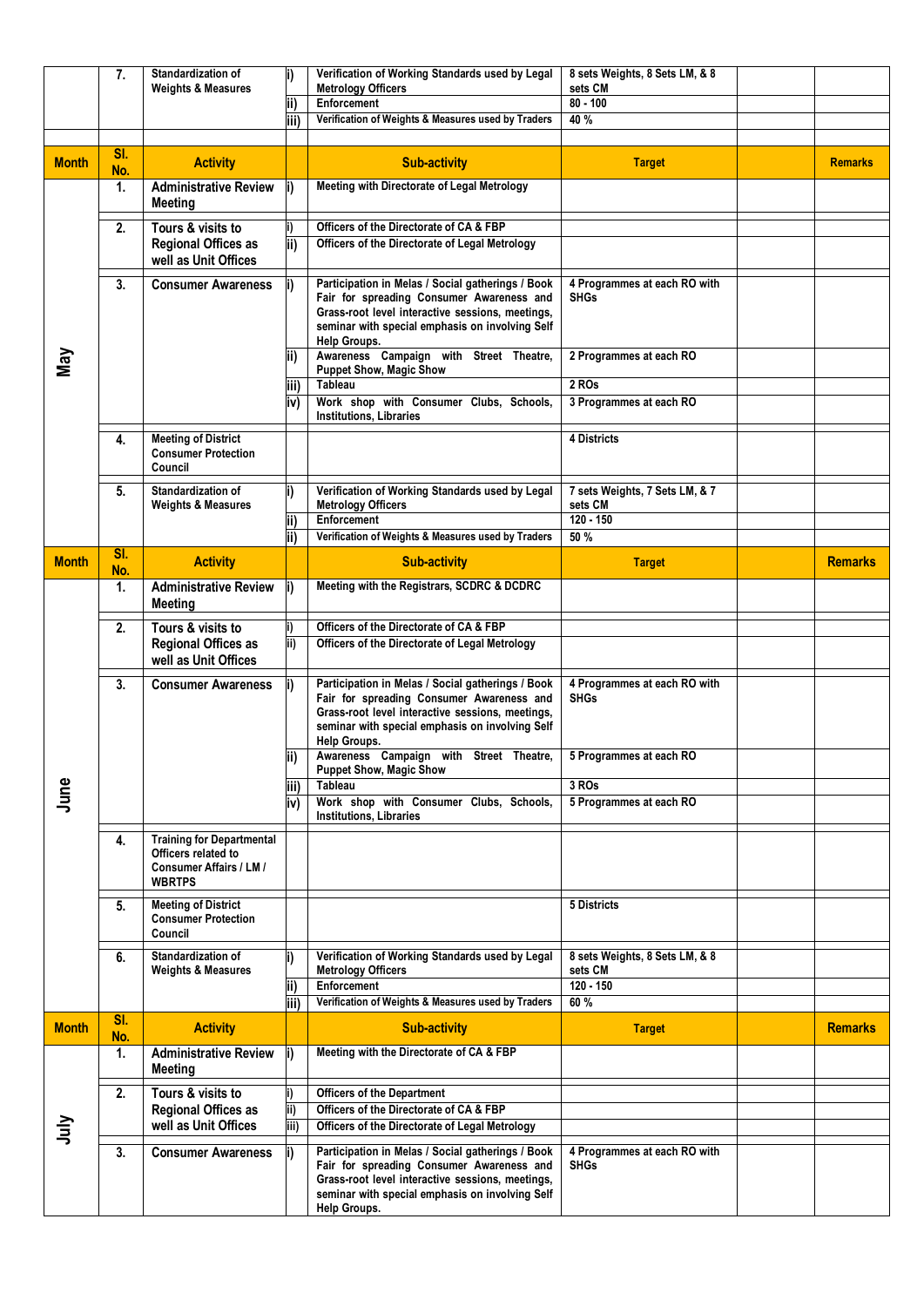|              |                  |                                                          | ii)         | Awareness Campaign with Street Theatre,                                                             | 3 Programmes at each RO                     |                |
|--------------|------------------|----------------------------------------------------------|-------------|-----------------------------------------------------------------------------------------------------|---------------------------------------------|----------------|
|              |                  |                                                          | iii)        | <b>Puppet Show, Magic Show</b><br>Tableau                                                           | 4 ROs                                       |                |
|              |                  |                                                          | iv)         | Work shop with Consumer Clubs, Schools,                                                             | 6 Programmes at each RO                     |                |
|              |                  |                                                          |             | <b>Institutions, Libraries</b>                                                                      |                                             |                |
|              |                  |                                                          | v)          | <b>Publication of Quarterly Newsletters</b>                                                         |                                             |                |
|              | 4.               | <b>Meeting of District</b><br><b>Consumer Protection</b> |             |                                                                                                     | 3 Districts                                 |                |
|              |                  | Council                                                  |             |                                                                                                     |                                             |                |
|              | 5.               | Standardization of                                       | i)          | Verification of Working Standards used by Legal                                                     | 8 sets Weights, 8 Sets LM, & 8              |                |
|              |                  | <b>Weights &amp; Measures</b>                            |             | <b>Metrology Officers</b>                                                                           | sets CM                                     |                |
|              |                  |                                                          | ii)<br>iii) | Enforcement<br>Verification of Weights & Measures used by Traders                                   | $120 - 150$<br>70 %                         |                |
|              | SI.              |                                                          |             |                                                                                                     |                                             |                |
| <b>Month</b> | No.              | <b>Activity</b>                                          |             | <b>Sub-activity</b>                                                                                 | <b>Target</b>                               | <b>Remarks</b> |
|              | 1.               | <b>Administrative Review</b><br><b>Meeting</b>           | i)          | Meeting with Directorate of Legal Metrology                                                         |                                             |                |
|              | 2.               | Tours & visits to                                        | i)          | Officers of the Directorate of CA & FBP                                                             |                                             |                |
|              |                  | <b>Regional Offices as</b>                               | ii)         | Officers of the Directorate of Legal Metrology                                                      |                                             |                |
|              |                  | well as Unit Offices                                     |             |                                                                                                     |                                             |                |
|              | 3.               | <b>Consumer Awareness</b>                                |             | Participation in Melas / Social gatherings / Book                                                   | 5 Programmes at each RO with                |                |
|              |                  |                                                          |             | Fair for spreading Consumer Awareness and                                                           | <b>SHGs</b>                                 |                |
|              |                  |                                                          |             | Grass-root level interactive sessions, meetings,<br>seminar with special emphasis on involving Self |                                             |                |
|              |                  |                                                          |             | Help Groups.                                                                                        |                                             |                |
|              |                  |                                                          |             |                                                                                                     |                                             |                |
|              |                  |                                                          | ii)         | Awareness Campaign with Street Theatre,<br><b>Puppet Show, Magic Show</b>                           | 5 Programmes at each RO                     |                |
|              |                  |                                                          | iii)        | <b>Tableau</b>                                                                                      | 5 ROS                                       |                |
| August       |                  |                                                          | iv)         | Work shop with Consumer Clubs, Schools,                                                             | 4 Programmes at each RO                     |                |
|              |                  |                                                          |             | <b>Institutions, Libraries</b>                                                                      |                                             |                |
|              | 4.               | <b>Training for Departmental</b><br>Officers related to  |             |                                                                                                     |                                             |                |
|              |                  | <b>Consumer Affairs / LM /</b>                           |             |                                                                                                     |                                             |                |
|              |                  | <b>WBRTPS</b>                                            |             |                                                                                                     |                                             |                |
|              | 5.               | <b>Meeting of District</b>                               |             |                                                                                                     | 3 Districts                                 |                |
|              |                  | <b>Consumer Protection</b><br>Council                    |             |                                                                                                     |                                             |                |
|              | 6.               | Training of Presidents &                                 |             |                                                                                                     |                                             |                |
|              |                  | <b>Members</b><br><b>District</b><br>of                  |             |                                                                                                     |                                             |                |
|              |                  |                                                          |             |                                                                                                     |                                             |                |
|              |                  | <b>Commissions</b><br>through                            |             |                                                                                                     |                                             |                |
|              |                  | <b>WBNUJS</b>                                            |             |                                                                                                     |                                             |                |
|              | 7.               | Standardization of<br><b>Weights &amp; Measures</b>      | i)          | Verification of Working Standards used by Legal<br><b>Metrology Officers</b>                        | 9 sets Weights, 9 Sets LM, & 9<br>sets CM   |                |
|              |                  |                                                          | ii)         | <b>Enforcement</b>                                                                                  | $120 - 150$                                 |                |
|              |                  |                                                          | iii)        | Verification of Weights & Measures used by Traders                                                  | 80 %                                        |                |
| <b>Month</b> | SI.              | <b>Activity</b>                                          |             | <b>Sub-activity</b>                                                                                 | <b>Target</b>                               | <b>Remarks</b> |
|              | No.<br>1.        | <b>Administrative Review</b>                             |             | Meeting with the Registrars, SCDRC & DCDRC                                                          |                                             |                |
|              |                  | <b>Meeting</b>                                           |             |                                                                                                     |                                             |                |
|              | 2.               | <b>Preparation of Revised</b>                            |             |                                                                                                     |                                             |                |
|              |                  | <b>Budget</b>                                            |             |                                                                                                     |                                             |                |
|              | $\overline{3}$ . | Tours & visits to                                        | i)          | Officers of the Directorate of CA & FBP                                                             |                                             |                |
|              |                  | <b>Regional Offices as</b><br>well as Unit Offices       | ii)         | Officers of the Directorate of Legal Metrology                                                      |                                             |                |
|              |                  |                                                          |             |                                                                                                     |                                             |                |
|              | 4.               | <b>Consumer Awareness</b>                                |             | Participation in Melas / Social gatherings / Book<br>Fair for spreading Consumer Awareness and      | 5 programmes at each RO with<br><b>SHGs</b> |                |
|              |                  |                                                          |             | Grass-root level interactive sessions, meetings,                                                    |                                             |                |
|              |                  |                                                          |             | seminar with special emphasis on involving Self<br>Help Groups.                                     |                                             |                |
| September    |                  |                                                          |             |                                                                                                     |                                             |                |
|              |                  |                                                          | ii)         | Awareness Campaign with Street Theatre,                                                             | 5 Programmes at each RO                     |                |
|              |                  |                                                          |             | <b>Puppet Show, Magic Show</b><br><b>Tableau</b>                                                    | 4 ROs                                       |                |
|              |                  |                                                          | iii)<br>iv) | Work shop with Consumer Clubs, Schools,                                                             | 3 Programmes at each RO                     |                |
|              |                  |                                                          |             | <b>Institutions, Libraries</b>                                                                      |                                             |                |
|              | 5.               | <b>Meeting of District</b>                               |             |                                                                                                     | 4 Districts                                 |                |
|              |                  | <b>Consumer Protection</b><br>Council                    |             |                                                                                                     |                                             |                |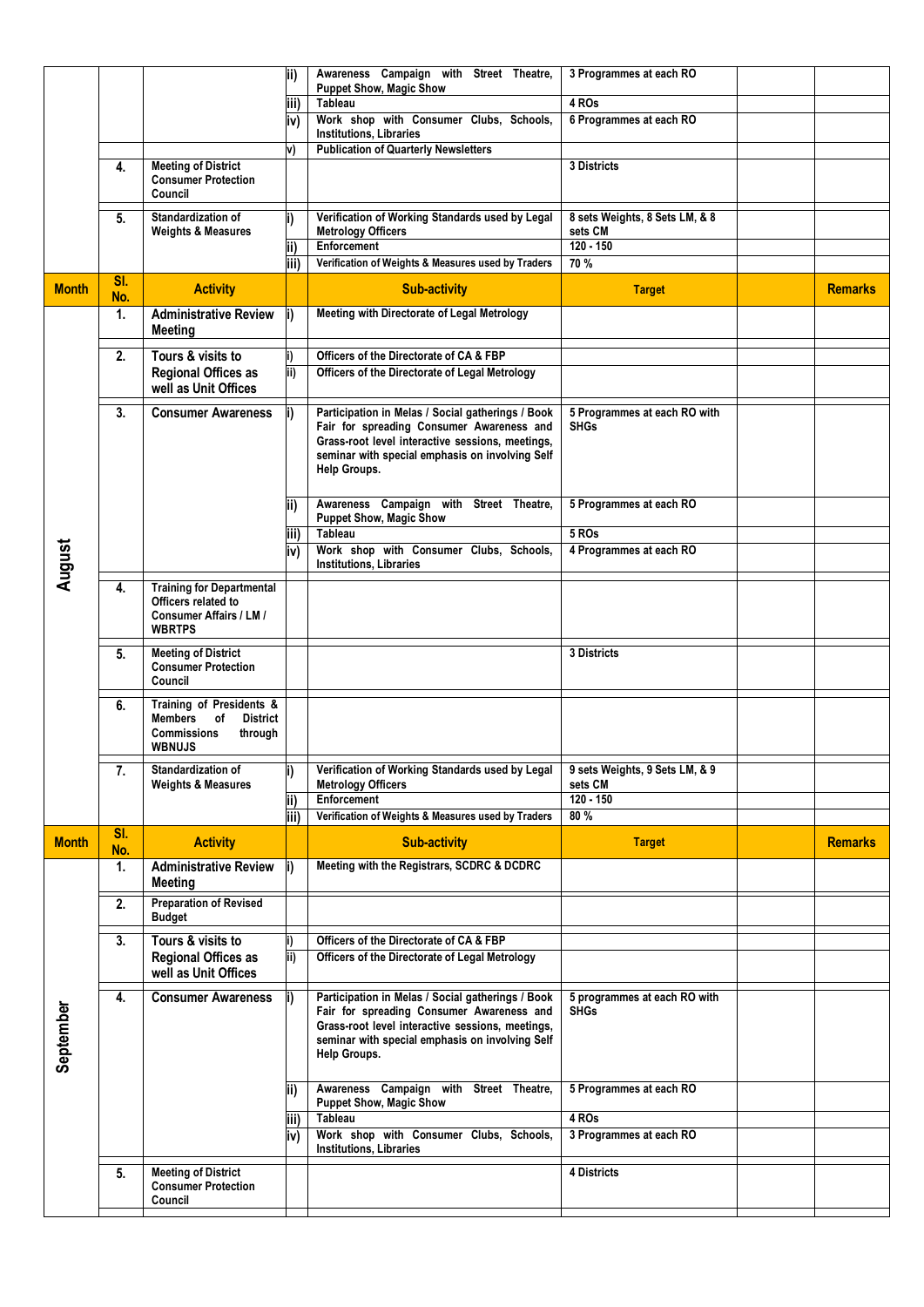|                 | 6.         | <b>Training for Departmental</b><br>Officers related to<br><b>Consumer Affairs / LM /</b><br><b>WBRTPS</b>       |                  |                                                                                                                                                                                                                       |                                                          |                |
|-----------------|------------|------------------------------------------------------------------------------------------------------------------|------------------|-----------------------------------------------------------------------------------------------------------------------------------------------------------------------------------------------------------------------|----------------------------------------------------------|----------------|
|                 | 7.         | Standardization of<br><b>Weights &amp; Measures</b>                                                              |                  | Verification of Working Standards used by Legal<br><b>Metrology Officers</b><br>Enforcement                                                                                                                           | 6 sets Weights, 6 Sets LM, & 6<br>sets CM<br>$100 - 120$ |                |
|                 |            |                                                                                                                  | ii)<br>iii)      | Verification of Weights & Measures used by Traders                                                                                                                                                                    | 85 %                                                     |                |
| <b>Month</b>    | SI.<br>No. | <b>Activity</b>                                                                                                  |                  | <b>Sub-activity</b>                                                                                                                                                                                                   | <b>Target</b>                                            | <b>Remarks</b> |
|                 | 1.         | <b>Administrative Review</b><br>Meeting                                                                          | i)               | Meeting with Directorate of CA & FBP                                                                                                                                                                                  |                                                          |                |
|                 | 2.         | <b>Preparation of Revised</b><br><b>Budget</b>                                                                   |                  |                                                                                                                                                                                                                       |                                                          |                |
|                 | 3.         | Tours & visits to Regional                                                                                       | i)               | <b>Officers of the Department</b>                                                                                                                                                                                     |                                                          |                |
|                 |            | Offices as well as Unit                                                                                          | ii)              | Officers of the Directorate of CA & FBP                                                                                                                                                                               |                                                          |                |
|                 |            | <b>Offices</b>                                                                                                   | $\overline{iii}$ | Officers of the Directorate of Legal Metrology                                                                                                                                                                        |                                                          |                |
| <b>October</b>  | 4.         | <b>Consumer Awareness</b>                                                                                        | i)               | Participation in Melas / Social gatherings / Book<br>Fair for spreading Consumer Awareness and<br>Grass-root level interactive sessions, meetings,<br>seminar with special emphasis on involving Self<br>Help Groups. | 6 programmes at each RO with<br><b>SHGs</b>              |                |
|                 |            |                                                                                                                  | lii)             | Awareness Campaign with Street Theatre,<br><b>Puppet Show, Magic Show</b>                                                                                                                                             | 5 Programmes at each RO<br>5 ROs                         |                |
|                 |            |                                                                                                                  | iii)             | Tableau                                                                                                                                                                                                               |                                                          |                |
|                 | 5.         | <b>Meeting of District</b><br><b>Consumer Protection</b><br>Council                                              |                  |                                                                                                                                                                                                                       | 2 Districts                                              |                |
|                 | 6.         | Standardization of<br><b>Weights &amp; Measures</b>                                                              | i)               | Verification of Working Standards used by Legal<br><b>Metrology Officers</b>                                                                                                                                          | 4 sets Weights, 4 Sets LM, & 4<br>sets CM                |                |
|                 |            |                                                                                                                  | ii)<br>iii)      | Enforcement<br>Verification of Weights & Measures used by Traders                                                                                                                                                     | $80 - 100$<br>90 %                                       |                |
|                 | SI.        |                                                                                                                  |                  |                                                                                                                                                                                                                       |                                                          |                |
| <b>Month</b>    | No.        | <b>Activity</b>                                                                                                  |                  | <b>Sub-activity</b>                                                                                                                                                                                                   | <b>Target</b>                                            | <b>Remarks</b> |
|                 |            |                                                                                                                  |                  |                                                                                                                                                                                                                       |                                                          |                |
|                 | 1.         | <b>Administrative Review</b><br><b>Meeting</b>                                                                   | li)              | Meeting with Directorate of Legal Metrology                                                                                                                                                                           |                                                          |                |
|                 | 2.         | Tours & visits to<br><b>Regional Offices as</b><br>well as Unit Offices                                          | i)<br>ii)        | Officers of the Directorate of CA & FBP<br>Officers of the Directorate of Legal Metrology                                                                                                                             |                                                          |                |
|                 | 3.         | <b>Consumer Awareness</b>                                                                                        |                  | Participation in Melas / Social gatherings / Book<br>Fair for spreading Consumer Awareness and<br>Grass-root level interactive sessions, meetings,<br>seminar with special emphasis on involving Self<br>Help Groups. | 2 Melas                                                  |                |
|                 |            |                                                                                                                  | ii)              | Awareness Campaign with Street Theatre,<br><b>Puppet Show, Magic Show</b>                                                                                                                                             | 5 Programmes at each RO                                  |                |
|                 |            |                                                                                                                  | iii)             | Tableau                                                                                                                                                                                                               | 5 ROS                                                    |                |
|                 |            |                                                                                                                  | iv)              | Work shop with Consumer Clubs, Schools,<br><b>Institutions, Libraries</b>                                                                                                                                             | 2 programmes at each RO                                  |                |
| November        | 4.         | <b>Meeting of District</b><br><b>Consumer Protection</b><br>Council                                              |                  |                                                                                                                                                                                                                       | 4 Districts                                              |                |
|                 | 5.         | <b>Training of Presidents &amp;</b><br><b>Members of District</b><br><b>Commissions through</b><br><b>WBNUJS</b> |                  |                                                                                                                                                                                                                       |                                                          |                |
|                 | 6.         | Standardization of<br><b>Weights &amp; Measures</b>                                                              | i)               | Verification of Working Standards used by Legal<br><b>Metrology Officers</b>                                                                                                                                          | 9 sets Weights, 9 Sets LM, & 9<br>sets CM                |                |
|                 |            |                                                                                                                  | ii)              | <b>Enforcement</b>                                                                                                                                                                                                    | $80 - 100$                                               |                |
| <b>Month</b>    | SI.        | <b>Activity</b>                                                                                                  | iii)             | Verification of Weights & Measures used by Traders<br><b>Sub-activity</b>                                                                                                                                             | 95 %<br><b>Target</b>                                    | <b>Remarks</b> |
|                 | No.<br>1.  | <b>Administrative Review</b><br>Meeting                                                                          | i)               | Meeting with the Registrars, SCDRC & DCDRC                                                                                                                                                                            |                                                          |                |
|                 | 2.         | Tours & visits to                                                                                                | i)               | Officers of the Directorate of CA & FBP                                                                                                                                                                               |                                                          |                |
|                 |            | <b>Regional Offices as</b><br>well as Unit Offices                                                               | ii)              | Officers of the Directorate of Legal Metrology                                                                                                                                                                        |                                                          |                |
| <b>December</b> | 3.         | <b>Consumer Awareness</b>                                                                                        | i)               | Participation in Melas / Social gatherings / Book<br>Fair for spreading Consumer Awareness and                                                                                                                        | 6 Melas                                                  |                |